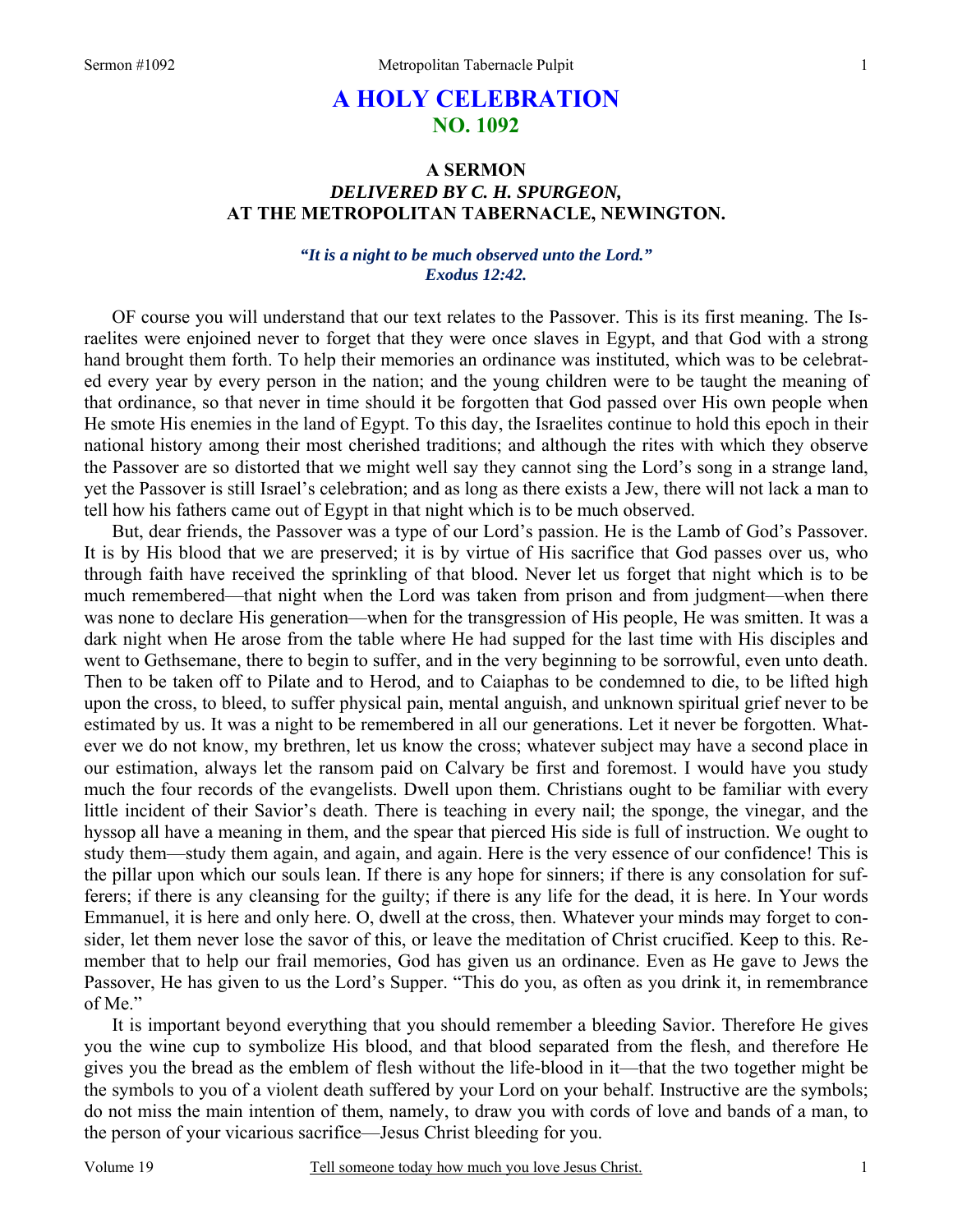And while you harbor this much in your own thoughts, speak much of it to others. Let your testimony be full and frequent. If you are ministers, preach much about the, "Lamb of God that takes away the sin of the world." If you are teachers of others in the Sunday school or anywhere else, make this the main head, and front of your teaching—Christ in the sinner's place; Christ bearing the sinner's sin; Christ smitten with the sinner's stripes, and by His stripes healing sinners, and putting away their sin. Insist upon this again and again, and again. Make it plain to all, so that if they reject it, they may reject that which was evidently set forth before them. Unveil the mystery, the sacred mystery of the incarnate God bleeding in the sinner's place. Yes, should men upbraid you as foolish because you have nothing else to teach but this—keep on, and be thus foolish! Let them say that you have nothing but monotony to repeat concerning the blood! Let them have that monotony again sounded in their ears. To that, to that, to that bend all your strength; to that direct all their attention, for, surely, the night of the passion—or call it day if you will, for though it was day, naturally, it was more nearly night in many senses—surely, that "is a night to be much observed unto the Lord for bringing them out from the land of Egypt. This is that night of the Lord to be observed of all the children of Israel in their generations."

This however is not exactly the subject to which we propose to direct your meditation this evening. It is the night of our regeneration; it is the night of our conversion—(night or day, it matters not which)—the time in which we actually received salvation and were made partakers of this Passover, that we would just now admonish you to remember.

At that particular time important events transpired for us. The most important events to us that ever occurred in our history happened on that occasion. There was a point in our life up to which we were dead; then we were made alive. There was a point up to which we were condemned; then, in an instant, we were acquitted There was a moment up to which we were enemies to God by wicked works, and at once, by an act of God's grace, we were reconciled, and were made to be God's children, and were God's enemies no more! I want to look back upon that. Our first birth would have been a hurt to us if it had not been for this second birth. Our being in this world would be a calamity; it had been better for us that we had never been, if it had not been for this second creation, which gives us our well-being! O, it was a night to be observed before the Lord, in which we came out of Egypt, passed from death unto life and were saved!

Now, what events transpired on that occasion?

Well, the first was, it pleased God to show us the blood of Jesus, and to apply it to our souls. Do you remember it? I remember well when this came to my heart. You had heard the doctrine of the cross before, but you *felt* it, then. You knew that the blood could save, but at that moment you had faith in that blood, and it did save you. It was applied to you by the hyssop of faith, which sprinkled it upon the lintel and doorposts of your house, and you were saved. Do you remember the place—the spot of ground? Some of us remember, and can never forget it. O, happy day that brought us to the Savior's feet, took all our guilt away, and banished all our fears; removed the enmity, and made us friends; prostrated, conquered, and subdued us; then cheered, comforted, and blessed us! No man has anything in the incidents or the records of his life that can compare in importance with that moment in which the blood was applied to his guilty conscience. "Well," says one, "I think nothing of it." No, because you never felt it, but if you had ever felt it, you would. He that has ever felt the weight of the law's great whip upon his conscience—has ever had those lashes laid about him till he hated his very life and longed to die—he will know what it is to have that whip taken away, to have oil and wine poured into those wounds, to have them healed in a moment, and to find himself ready to leap for very joy because of the wondrous things which God has done for him! They who know it not, ought not to say anything about it; they are strangers to it. I know some who are constantly prone to speak lightly of conversion. Why should they? If they do not know anything about it, let them hold their tongues until they do. But those who have been converted—those who have been regenerated, and know it—if they are honest men, and I believe they are accepted as such in other matters—let them be believed here also, when they declare that there is nothing like it under the sun for joy to a man's soul. This application of the blood of sprinkling is the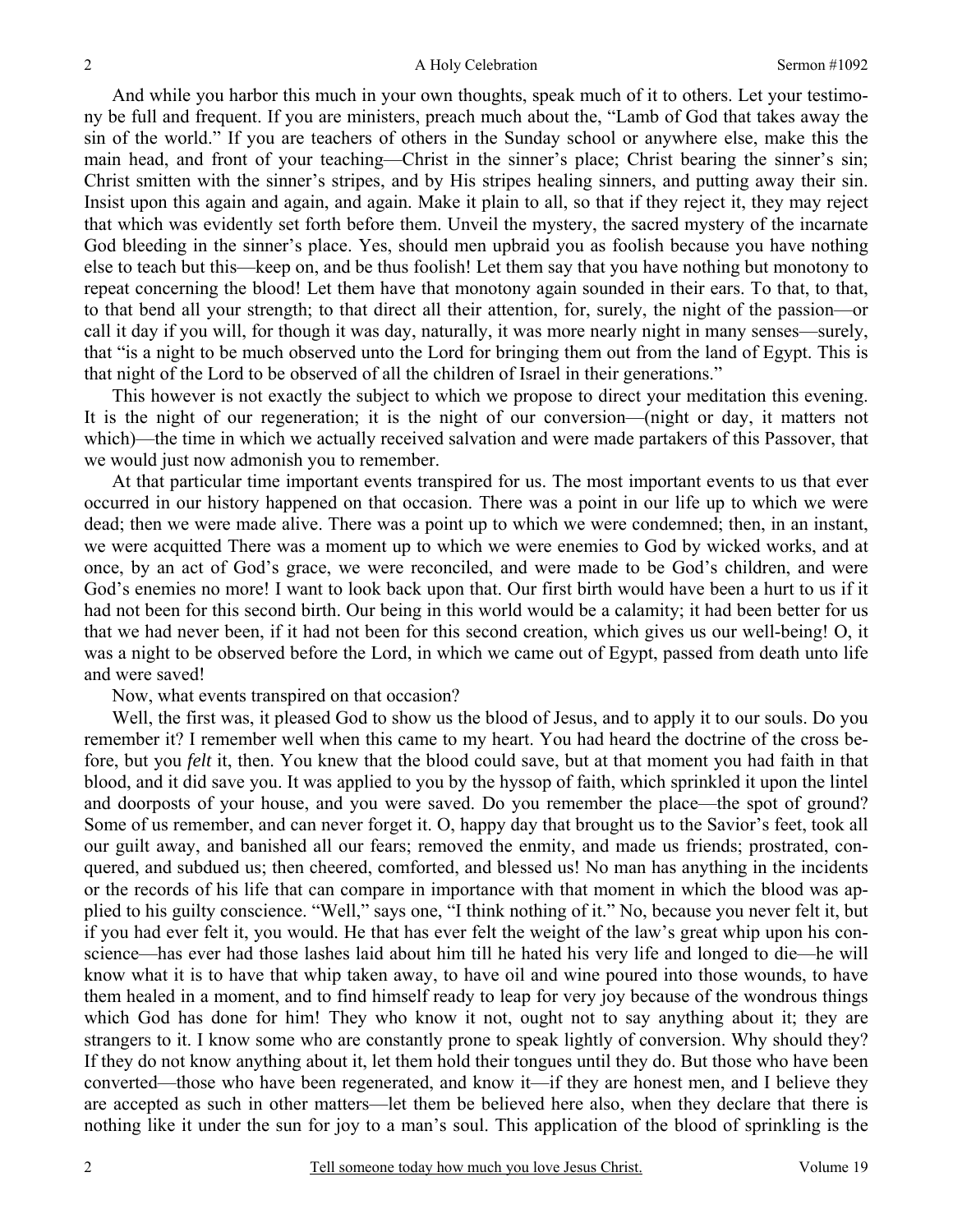#### Sermon #1092 A Holy Celebration

thing above all others to be remembered. Whatever else happened that night, let us remember this, that the old leaven was purged out of our hearts. At once, as soon as ever we believed in Jesus, we found ourselves hating the things we loved before. We did not hear the law which said, "You shall not do this, and you shall do that." But we felt our heart changed, so that we did not want to do the evil, and we longed to do the right. And now, though since then, we have found another law in our members, warring against the law of our mind, and causing a frequent conflict—yet the true man, the *I,* the real *I*—longs after holiness! And it is now, no sorrow to be obedient. It is bliss to obey. And it is now, no joy to be sinful, but it brings a thorn into the eyes, a palpitation to the heart, and a trembling into the soul, to stain the hands or defile the conscience with sin. That is a thing to be remembered. Where such a thing as that has happened, it never can be forgotten. And thank God, this has not occurred merely to those who were amiable before, and honest before, but it has occurred to some of the very worst of mankind. O, we could tell stories tonight, which have come under our own observation, of some of the most abandoned transgressors who have become some of the purest characters, full of "sweetness and light," from the very moment of their conversion. The more they were formerly known to delight in sin, the more they have subsequently humbled themselves before God, and the more they had lent themselves to do iniquity, the more they have addicted themselves to works of righteousness, seeking to perfect holiness in the fear of the Lord. O beloved, it is a night to be observed of the Lord in which the leaven is put away, and we are made to keep the feast in godly sincerity.

That night, too, or that day, whichever it may have been, we remember that we enjoyed a feast upon our Savior. The blood was sprinkled, and so we were saved, and then we sat down at the table and began at once to feast upon the precious things stored up in the person of Christ. I remembered one thing that troubled me; it was that it did seem too good to be true. That I was absolved forever from all my sins, I did believe, for God said it, "The blood of Jesus Christ, His Son, cleanses us from all sin." But this used to stagger me, "Am I really, now, in the condition of a child of God, as much a child of God as I am a child of my own father? Has He loved such an insignificant worm as I am? Will He surely bring me into the promised rest, and give me a place and a name among His beloved, at His right hand?" O, how I revolted in such thoughts as that, when faith was strong, when first I knew the Lord. Do you remember it, dear brethren? I want you to let your souls fly back to those early mornings with Christ, when the dew was upon your soul, when the birds began to sing in your hearts, and their notes had not yet grown stale to you. O, the delicacies of the first days with Christ! O, the sweetness of the love of our espousals! Do you not remember how you fed upon Christ to the very fullest and rejoiced in Him? Well, look back and say it is a time to be observed before the Lord.

And, then it was that for the first time in your life, dear friends, you felt that you were free. Israel in Egypt was free from that night. They were slaves and brick makers, but the moment that blood was over the door, and God had sent forth the angel to smite the Egyptians, the Israelites were free. They were even pressed to go away. O, do you remember how free you felt? You could sing with John Kent—

> *"Now free'd from sin, I walk at large, The Savior's blood's my full discharge! At His dear feet my soul I lay, A sinner saved, and homage pay."*

You remember how you rejoiced in the liberty in which Christ had made you free. You wanted to tell other people about it. You could not hold your tongue. You could have sung as we have been singing tonight—

> *"Now, oh joy, my sins are pardoned, Now I can, and do believe!"*

 You were free, but finding yourself so, you also discovered for the first time, that you were a pilgrim. For the Israelites, as they ate that paschal supper, had to do so with their loins girt and staves in their hands, like men that were to leave that country. You found that now you were a stranger. If you had an unconverted parent, you could not talk to him or her about your soul. If you had old companions, you felt you must bid them farewell, for they would not understand you. If you did not know you were a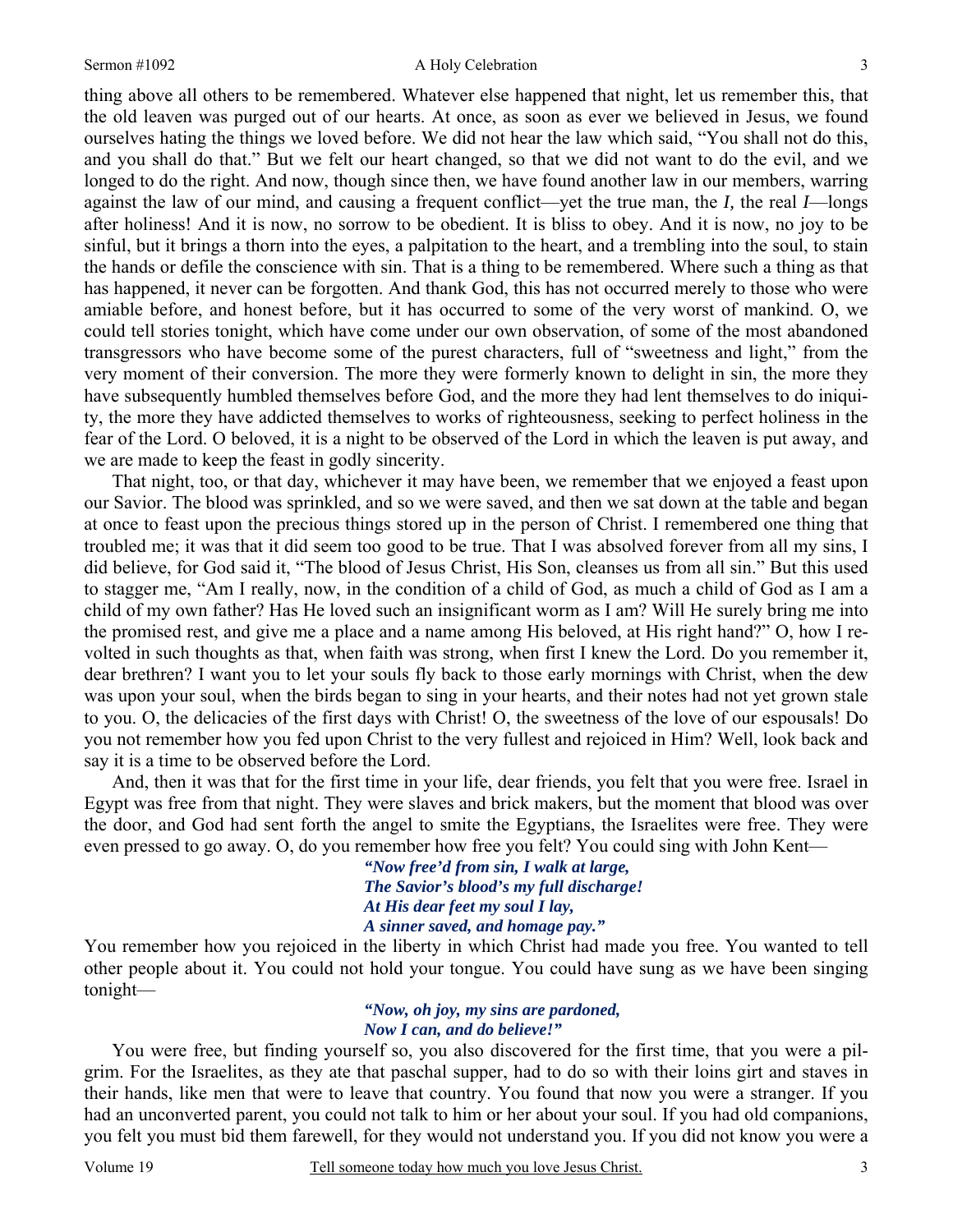pilgrim before, you found it out the very next day, when you began to talk with them. Your speech betrayed you, and they began at once to scoff and jeer at you. They called you a Presbyterian or a Methodist, or by some other name—thus you soon found that because you were not of the world, therefore the world would hate you. Perhaps you were surprised at it, but you plucked up courage, and you took up Christ's cross, and you have carried it till now! At length you begin to love it, to esteem it an honor, and to count it to be greater riches than all the treasures of Egypt which you left behind. O, it is a time to be remembered, and I want you to recall it now—those blessed days when we began to live! I think we might date our existence from that time. When we count up our birthdays, we ought always to reckon that among them. To leave that out seems to be leaving out the one that makes all the others worth having. I remember a man's tombstone on which was inscribed—*"Here lies one who died a child three years old at the age of eighty."* You are only as old as the number of years you have lived unto God. All the rest you might wish to be wiped out— yes and the blood of Christ has wiped them out, and you are alive from the dead, new-born souls. O, let the time of your second birth be a season to be remembered before the Lord.

Important results will flow to you from the preservation of this memorial.

It will humble you and foster the grace of humility. Have you become an old experienced Christian, my brother, my sister? Go back to the hole of the pit from which you were dug. While I stand here tonight, preaching to a great many of you, I feel brought down to my proper bearings when I remember how I sat, at about the age of 15, a poor trembling sinner under the galleries of a Primitive Methodist meeting house, and heard Christ preached, and came to Him. O, that ever I should live to preach the gospel to you! I feel humbled at the very thought of it. Get back, you great professors—get back to the cross again! There is nothing about which to praise yourselves. Look to the hole of the pit from which you were dug—remember what you were when God met with you, and remember what you would have been if He had not met with you. Israel would have died like the Egyptians, if it had not been for the blood. And you might have been dead and damned at this hour, instead of sitting here to praise God, if it had not been for special grace. It was no goodness of yours that made you God's child. You know it, for when the Lord cast an eye of love on you, He could not see anything in you to love. You were all unholy and unclean; you were according to Isaiah's description—"From the sole of the foot to the crown of your head you were all wounds, and bruises, and putrefying sores," and yet He looked upon you. Remember that and be humbled. Remember your conversion also, and let your faith be refreshed. It does us good to remember. Especially some of you, my dear brothers and sisters, who are now a long way on the road—it does you good to remember what peaceful hours you had at first. O, what lively joy you had then! Well, I daresay you have purer joy now, deeper peace, more unruffled calm. There was a good deal of flesh about you then, but still, for all that, as a man never will forget his honeymoon, so can we never forget that honeymoon with Christ! There was a certain exquisite sweetness in it that still lingers on our souls. We have the flavor of that honeycomb in our mouths up to this moment and we shall never get it out. Well, it will revive our faith to remember it, and it will bring back our love too. We shall begin chiding ourselves, and saying, "Why haven't we done more for His dear name?" O, what we thought we would do when we first began to serve Jesus! We have not been true to those vows and promises, but yet what a mercy that, if we have not been true, He has! He has never failed us, but has kept every promise, and never left us in any emergency. We have been held up till now, and who could have held us up but our Lord? We have sometimes been in a very perilous condition; temptation has almost overcome us, but—

### *"We know the arm on which we lean, The name in which we trust!"*

And we will bless that name. I am sure if we were to live in recollection of our conversion, we would have our zeal kindled for the conversion of others. Ah, you get altogether away from your first standingpoint, some of you. You used to be willing to run anywhere to talk of Jesus, and if you had half a hope of influencing anyone, you had no fear about speaking to him. Now, perhaps, you have become so fa-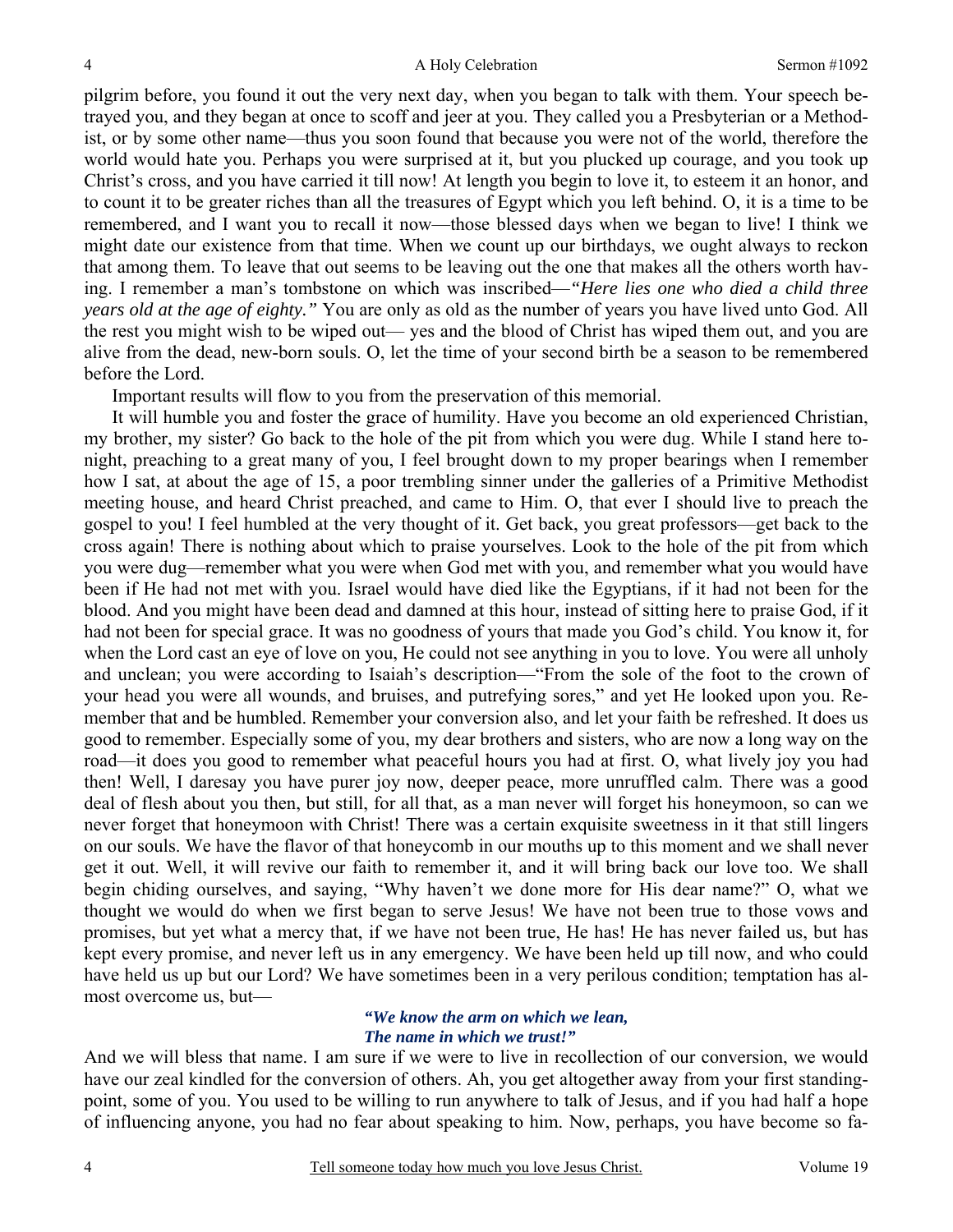#### Sermon #1092 A Holy Celebration

miliar with the gospel, that though it ought to have more charms, through the hardness of your heart it has fewer charms with you than it had. Oh, be ashamed, and be confounded about it, and get back, get back, to your first love, and you will feel the first zeal come again! I sometimes wonder what old churches would do if it were not for new converts. The new converts put fresh blood into the veins of the church. The church would die of sheer imbecility were it not that great sinners come in with their great love! They do what Simon would not do—they not only wash the Savior's feet and perform the common acts of piety, but they begin to anoint His head with an extraordinary zeal. And they set the church an example of doing great things and in this way keep us somewhat alive. But I would like to be a young convert always. I would like to be green in old age with young love to Jesus, and would not you, too, brothers and sisters? Well, if you would have it so, go back to the night or day to be observed, and remember it this evening with tears of gratitude. Cannot some of you picture that young man—(yes, you have got boys as old as you were then)—cannot you remember the young man that dropped into Park Street and heard the word of God there? Don't you remember your experience at that time, young woman? You do not call yourself a young woman now, but do you remember when you sat and wept, and your heart broke, and when the very thing happened that we have been singing of in our hymn—that first look, and that second look from Him who hung upon the cross? You have not forgotten that. Many days have passed over some of you, and you are getting near to the end of life. But will you not remember, and lift now a new song for the old mercies, and magnify God whom you have tried and proved this score of years, and so tried Him that you can speak well of His name?

Maybe there is a question which will naturally arise in some minds.

Do I hear someone say, "I trust I am a Christian; I believe I have experienced a great change of heart, but I do not remember the time"? Beloved friend, there is an old legal maxim that, "Possession is nine points of the law," and as long as you have Christ, I am not going to raise many questions about when you got Him. Surely, if the hold you have is equivalent to nine points of the law, it represents *all*  the points of the gospel. If you have Christ, He will never be taken away from you. If you are resting upon His blood and righteousness, it is well enough. And if you are producing the fruits of the Spirit, and your life is what it should be, by your fruits you are to be known. We shall ask you no more questions. "But I should like to know exactly when I was converted," says one. Well, I do not wonder that you should, but suppose you do not know and cannot ascertain, what then? Suppose there is a person here who does not exactly know his age, and he wants to find the register of his birth? And suppose he has tried, and cannot find it. Now, what is the inference that he draws from his not being able to tell the day of his birth? Well, I do not know what the inference may be, but I will tell you one inference he does *not* draw. He does not say, therefore, "I am not alive." If he did, he would be an idiot, for if the man is alive, he is alive whether he knows his birthday or not. And if the man really trusts in Jesus, and is alive from the dead, he is a saved soul whether he knows exactly when and where he was saved or not. At the same time, do not let me be misunderstood. "You *must* be born-again." There is, and must be, in every person who will enter heaven, a time—a point and a place, too—in which he did pass out of the kingdom of Satan into the kingdom of God's dear Son. I believe that in many cases it is not easy to tell the precise point, for with them it is like the rising of the sun. Sometimes the sun is up before you know whether he has risen or not, because a long morning twilight precedes his actual appearance above the horizon. So it may be that spiritual life begins by slow degrees before we quite perceive it there. But there *is* a time when it begins; there is a point—there is a place, in which the unsaved become saved, and the unregenerate become regenerate, and there is a broad line between the two characters. A great gulf is fixed between them which only the supernatural grace of God can enable any one to cross. Do not doubt that; do not imagine that I call it in question, for I would not deceive you. I believe there are many people who think they have been converted, who are not—who have experienced *a* change, but not *the* change—that have made a change of life, and a very good change too, but still it is not being born-again. A man may change from a drunkard to a sober man, and that is a noble thing—but that will not save him. He may change from being a thief to being honest, and that is a grand thing—but that will not save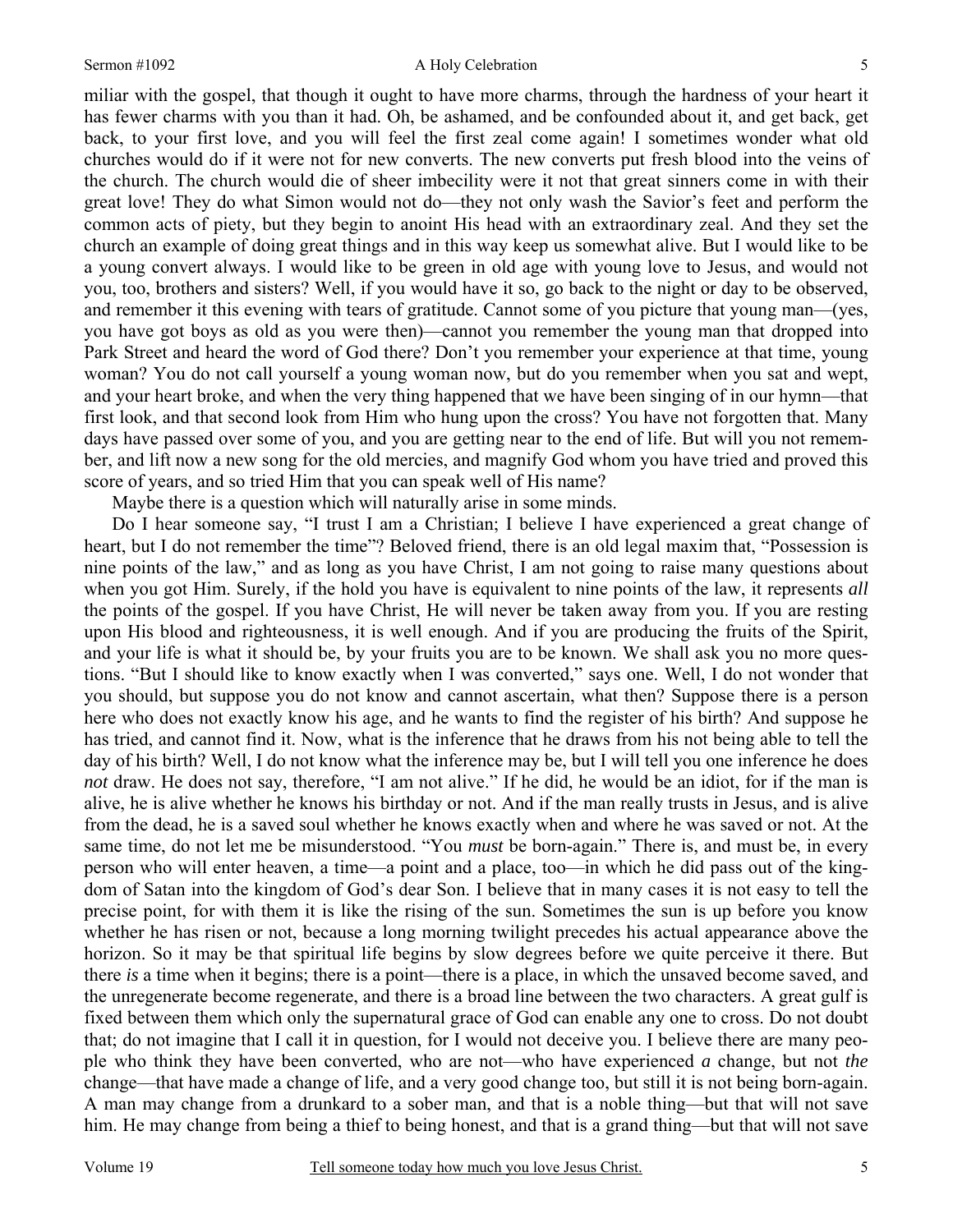him. He may change from being a habitual violator of the Sabbath, to being a constant attendant upon the means of grace, and that is a good thing—but that will not save him. It is not the washing of the stain; it is the washing of the soul that is affected in regeneration. The man's love must be different; the man's whole affections must run in another channel—in the direct opposite channel from that which he pursued before. In a word, "Except a man is born-again from above, he cannot see the kingdom of God." There must be a time of your new birth, or else, as the Lord lives, you shall never see His face with joy. You must pass under the hand of the Holy Spirit, and nothing short of that will enable you to enter heaven. "It troubles me," says one. Does it? I am glad of that. It is a great mercy when there is enough life to be troubled—a real blessing when that trouble leads to Christ. For if you have ever been to Christ, you have found the Savior, and if you are now looking to Christ, you are saved. Do you ask, "But how about that great change?" I reply that every believer must have experienced that change, for the greatest of all worlds is faith. What does Christ say?—"This is the work of God (or the God-like work), that you believe on Jesus Christ whom He has sent." To believe in Jesus is the climax of virtue, and the surest evidence of a new heart that can possibly be given. Have you that evidence? If you have not, be troubled. May the Lord trouble you more and more, lest you be troubled in the world to come with a grievous trouble from which there is no relief!

To full many here present the personal inquiries we suggest are momentous and urgent. You say that our preaching is inquisitorial. Be it so, but you are the only inquisitors—each one of you into his own estate and his own pedigree. Murmur not, therefore, if I press you to be strict and rigid. Whatever verdict you pass, it will be referred to a higher court, there to be affirmed or annulled. I felt, before I came into this pulpit, that I might never speak to you again, or that at any rate, some of the hearers now present, would, before my return, be sure to be in another world. We do not speak to a "perhaps," because from long familiarity with this great congregation, we note how regularly some die each week. Of our membership we lose so many in the year as to make a weekly item of names to be removed from the roll, because they have joined the church triumphant above. And in this congregation we know that it is a rare thing that there should ever pass a week without someone who has been our hearer, being transferred to stand before the judgment seat of Christ. Now, if I never speak to you again, or you shall never hear this voice again, I would like to put it to you, my dear friend—might not this night become to you a night to be observed unto the Lord for bringing you out of the land of Egypt? Might not this be a night much to be observed with you as long as ever you should live? "Oh," says one," I do not know. I am hopeless about ever being saved." Where does the hopelessness lie? It does not lie in your character, for have we not told you a thousand times over, that "Though your sins are as scarlet, they shall be as wool," if you will but believe in Jesus? I know that you are not tied up with the notion that you have got to do some works to save yourself. If so, I must have spoken very strangely, or you must have listened to me very oddly, for have we not every Sunday told you that it is, "Not by works, lest any man should boast," but by the grace of God, and the free favor of God towards the most undeserving of men? God saves no man for his goodness. However bad you are, God is willing to forgive and to accept you, and receive you as His child. "No," you say, "it is not that, but I still despair of ever being saved. I cannot come up to the point." Then whose fault is that, I want to know? Whose fault is that? I will ask you. You say, "I have tried to be saved, and I am not." Did you ever go to God in the silence of your chamber, alone, and confess to Him that you were guilty? Did you ever lie at the foot of His throne, and say, "O God, I deserve Your wrath. I have broken Your law; I justly deserve Your anger"? Have you done that? Now, He has said, "He who confesses his sin shall find mercy." If you have not confessed your sins, whose fault is it that you have not got His mercy? Well, then, have you ever believed in Jesus?—that is, have you trusted in Him who, being God, became man that He might suffer instead of you what was due from God on account of your sins? "Ah, that is the point; I break down there," says one, "I cannot believe." In what can you not believe? Cannot you believe what God tells you? Do you believe the Bible to be God's word? "Yes!" Then, I ask, how dare you say, "I cannot believe it"? In believing that Book to be true, you believe what it contains to be true! And God's own testimony concerning His Son is this—"He is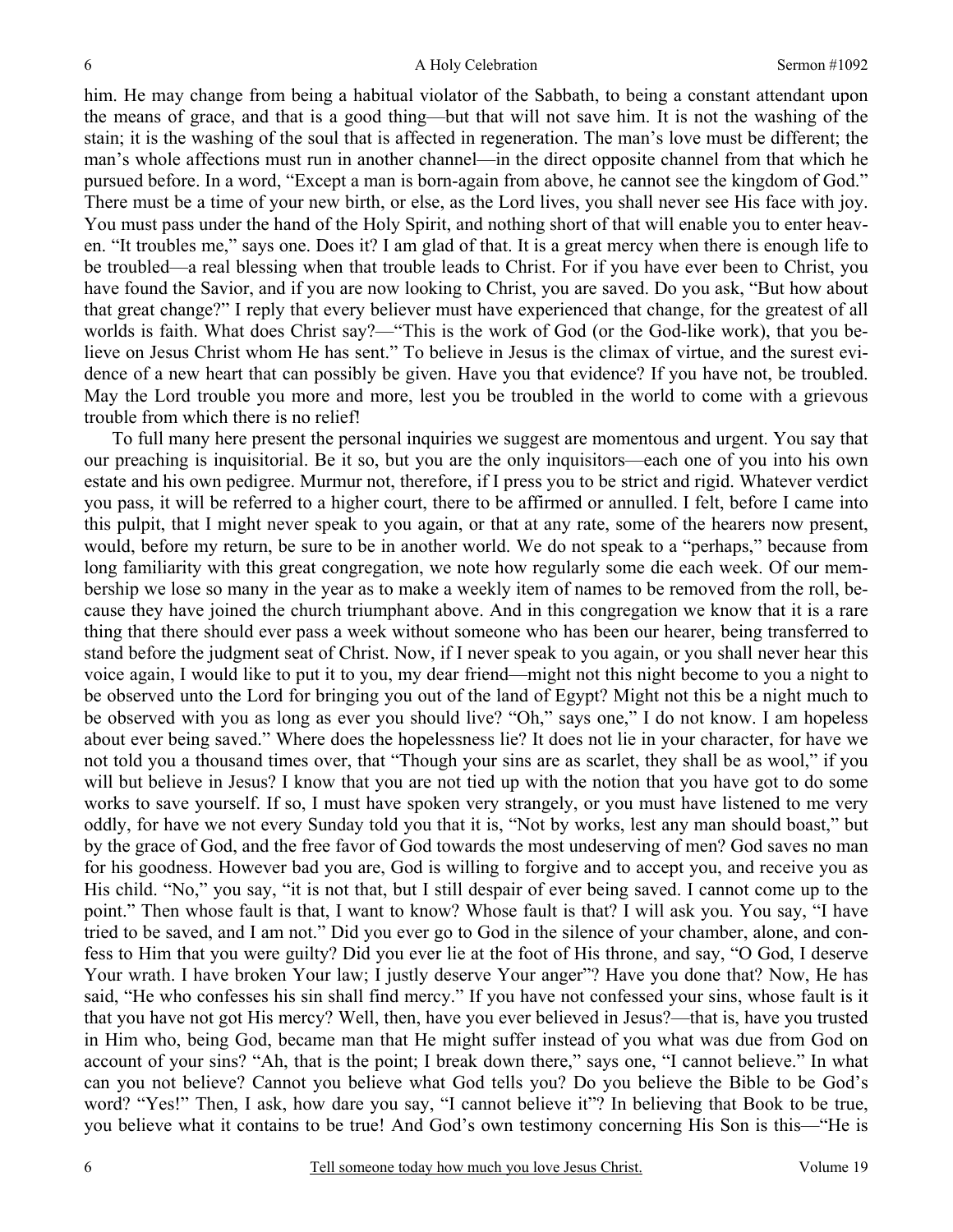#### Sermon #1092 A Holy Celebration

able to save to the uttermost them that come unto God by Him," and that whoever trusts in Him *is* saved, and his sins are forgiven him at once. "Oh, but I do not feel that I am forgiven." Who says you are to feel yourself forgiven? God says you are sinful, and admonishes you to confess your sins, to renounce your sins, to supplicate pardon for your sins, to believe in the remission of your sins by the atonement offered once. It is enough for you that the witness of God is what you are to believe. It is not your feeling that is to furnish the rule of your faith. You shall feel happy by-and-by, you shall feel a change of heart by-and-by; but the first thing is to believe God's witness concerning His Son. "But oh, somehow or other I cannot attain to faith." Stay, have you ever tried? "Well, I have sat down and tried to believe." Now, be a reasonable man. Were I to tell you a something that had occurred to your immediate advantage, you would sit down and try to believe it, looking at the possibilities of its being true with many a wishful thought. Or suppose you were compelled to doubt it, and thought that I was mistaken, yet if you had an interest, you would go and look at the papers. You would go and inquire at offices where there are telegrams of fresh news. You would ask persons who were likely to judge whether such an event was at all possible, and in that way you would never rest till you could satisfy yourself about the truth of the statement. Did you ever search God's Word in that way? Have you read the story of the four evangelists, to see whether it is so? Have you gone to hear sermons with this in your mind—"I desire to hear in order that I may believe"? Have you been really anxious to try and believe it? I speak to you as a believer in the Bible. And to me it seems monstrous that I should believe what is in the Bible, and yet not trust in Jesus Christ! But have you ever sought to trust Him? "Well, I don't know." No, but I *do* know, a little. You are not in earnest. That is the point. You are earnest sometimes, if you are stirred up, but you go to sleep again. The fact is, there is some private sin you don't like to give up, or else there is some old companion that you like to stay on with, and you know you cannot go with him and enjoy his conversation, and yet be a Christian. Ah, there is something that keeps you back; for when the Lord makes a man resolute to be saved, all the devils in hell cannot daunt His resolution! When once the soul says, "I *must* be reconciled to God; I *must* have peace; I *must* have the Savior; I *must* be cleansed by the precious blood"—who is there to stop him? Will God stop him? He delights in mercy. Will Jesus stop him? His flowing wounds invite him! Will the Holy Spirit stop him? It were blasphemy to suppose it. Who is to stop him then? "Why, Satan." But is Satan by force or fraud to be a match for Christ? "Well, his own heart will stop him." Yes, but God is greater than his heart, and is able to withstand his temptations and to help his infirmities. I charge you soul, if you would be saved, get to your chamber and tell God so. Go and speak to Him in the simplest language—"My God, I have offended You, have mercy upon me. I have followed my own will, but now I desire to be obedient to You. Change my heart; give me Your Holy Spirit. I have no merits of my own, but You have given Jesus to die for sinners. Lord, I am a sinner. I put my child-like trust in You. O Lord, save me." Do you think you will ever be cast away? Why, you will be the first sinner that ever was, who sincerely came to Jesus that way. It cannot be. Do not be afraid, soul. If you cast yourself on Christ, you can no more be sent to hell than Christ can. If you have cast in your lot with Christ, and have linked yourself to Him by faith, because He lives, you also shall live. Perhaps you know how Mr. Ryland put it? When his wife was dying, and she was deeply desponding, though she had been for years a Christian, he said to her—"Well, where are you going, Betsy?" She had been saying to the nurse that she felt she was going to hell, and she said to her husband, "Oh, my dear, I am going down to hell." "Betsy," he said, "what do you mean to do when you get there?" "Oh, John, don't talk so," she said. "But do you think you will pray, Betsy, when you get there?" "Pray? Yes," she said, "I will never leave off praying." "And do you think you will praise God when you get there?" "Ah, yes, I will never, never leave off praising God, whatever He does to me." "Why," he said, "they would say, 'Here is praying Betty Ryland, and look, she is beginning to praise God! Throw her out—we can't bear to have her here.'" Of course, if any soul that really believed in Jesus were sent there, it would cause a revolution in heaven and hell.

It cannot be. God must change before He will let a sinner perish who trusts in Christ. O, it is wonderful what power faith has. I remember standing at the Mansion House one day waiting to cross over to the